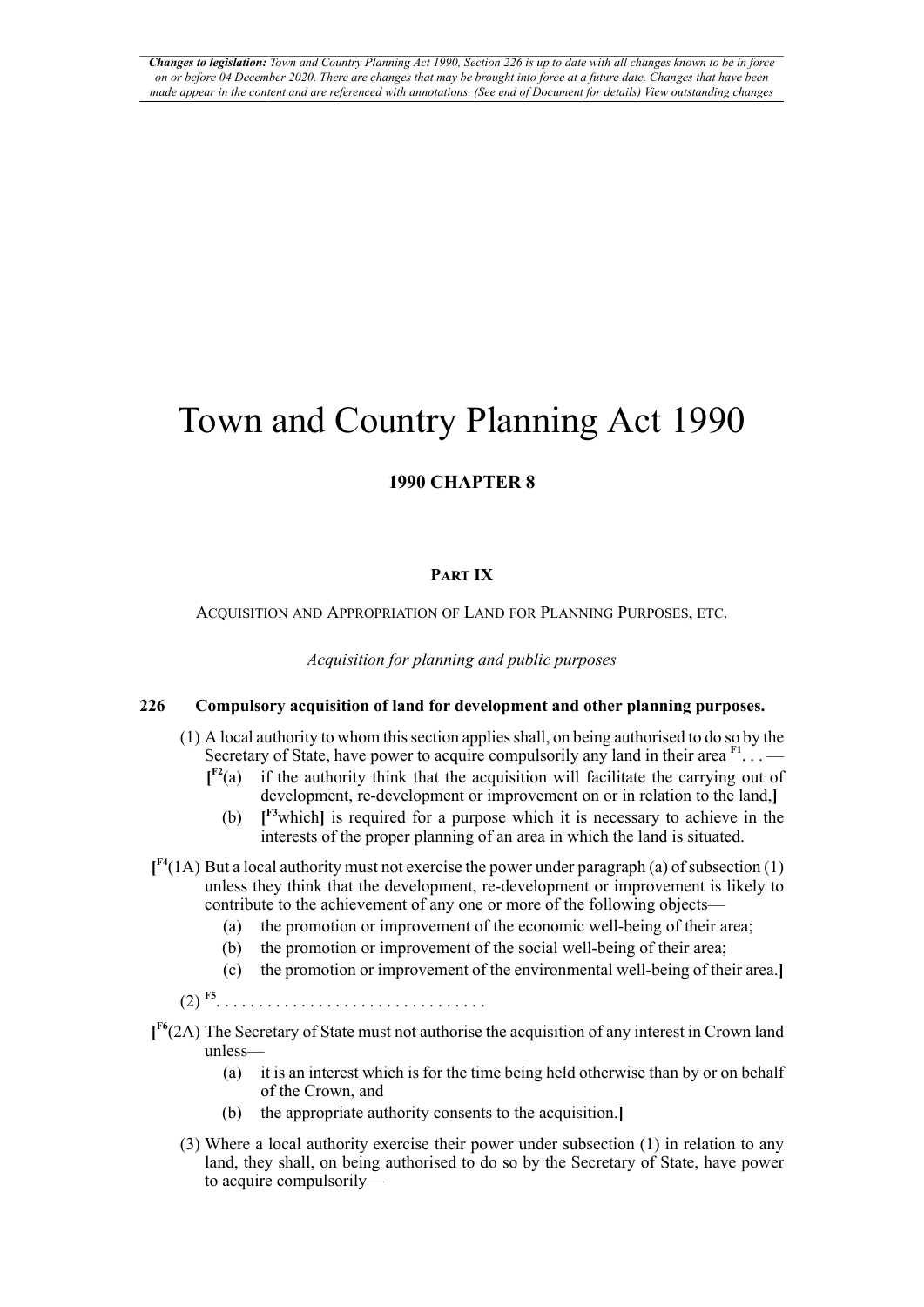Changes to legislation: Town and Country Planning Act 1990, Section 226 is up to date with all changes known to be in force on or before 04 December 2020. There are changes that may be brought into force at a future date. Changes that have been made appear in the content and are referenced with annotations. (See end of Document for details) View outstanding changes

- (a) any land adjoining that land which is required for the purpose of executing works for facilitating its development or use; or
- (b) where that land forms part of a common or open space or fuel or field garden allotment, any land which is required for the purpose of being given in exchange for the land which is being acquired.
- (4) It is immaterial by whom the local authority propose that any activity or purpose mentioned in subsection (1) or (3)(a) should be undertaken or achieved (and in particular the local authority need not propose to undertake an activity or to achieve that purpose themselves).
- (5) Where under subsection (1) the Secretary of State has power to authorise a local authority to whom this section applies to acquire any land compulsorily he may, after the requisite consultation, authorise the land to be so acquired by another authority, being a local authority within the meaning of this Act.
- <span id="page-1-11"></span><span id="page-1-10"></span>(6) Before giving an authorisation under subsection (5), the Secretary of State shall—
	- (a) if the land is in a non-metropolitan county  $\mathbf{I}^{\text{F7}}$  $\mathbf{I}^{\text{F7}}$  $\mathbf{I}^{\text{F7}}$  England], consult with the councils of the county and the district;
	- (b) if the land is in a metropolitan district, consult with the council of the district;
	- $\mathbf{I}^{\text{F8}}$ (bb) if the land is in Wales, consult with the council of the county or county borough;**]** and
		- (c) if the land is in a London borough, consult with the council of the borough.
- <span id="page-1-14"></span>(7) The **[M1](#page-2-0)**Acquisition of Land Act 1981 shall apply to the compulsory acquisition of land under this section.
- <span id="page-1-12"></span>(8) The local authorities to whom this section applies are the councils of counties, **[ [F9](#page-1-8)**county boroughs,**]** districts and London boroughs.
- <span id="page-1-13"></span>**[ [F10](#page-1-9)**(9) Crown land must be construed in accordance with Part 13.**]**

#### **Textual Amendments**

- <span id="page-1-0"></span>**[F1](#page-0-0)** Word in s. 226(1) repealed (31.10.2004) by [Planning and Compulsory Purchase Act 2004 \(c. 5\)](http://www.legislation.gov.uk/id/ukpga/2004/5), [ss.](http://www.legislation.gov.uk/id/ukpga/2004/5/section/99/2/a) [99\(2\)\(a\)](http://www.legislation.gov.uk/id/ukpga/2004/5/section/99/2/a), [120](http://www.legislation.gov.uk/id/ukpga/2004/5/section/120), [121](http://www.legislation.gov.uk/id/ukpga/2004/5/section/121), **[Sch. 9](http://www.legislation.gov.uk/id/ukpga/2004/5/schedule/9)** (with [ss. 99\(5\)](http://www.legislation.gov.uk/id/ukpga/2004/5/section/99/5), [111\)](http://www.legislation.gov.uk/id/ukpga/2004/5/section/111); [S.I. 2004/2593,](http://www.legislation.gov.uk/id/uksi/2004/2593) **[art. 2](http://www.legislation.gov.uk/id/uksi/2004/2593/article/2)**
- <span id="page-1-1"></span>**[F2](#page-0-1)** S. 226(1)(a) substituted (31.10.2004) by [Planning and Compulsory Purchase Act 2004 \(c. 5\)](http://www.legislation.gov.uk/id/ukpga/2004/5), **[ss. 99\(2\)](http://www.legislation.gov.uk/id/ukpga/2004/5/section/99/2/b) [\(b\)](http://www.legislation.gov.uk/id/ukpga/2004/5/section/99/2/b)**, [121](http://www.legislation.gov.uk/id/ukpga/2004/5/section/121) (with [ss. 99\(5\)](http://www.legislation.gov.uk/id/ukpga/2004/5/section/99/5), [111\)](http://www.legislation.gov.uk/id/ukpga/2004/5/section/111); [S.I. 2004/2593,](http://www.legislation.gov.uk/id/uksi/2004/2593) **[art. 2](http://www.legislation.gov.uk/id/uksi/2004/2593/article/2)**
- <span id="page-1-2"></span>**[F3](#page-0-2)** Word in s. 226(1)(b) inserted (31.10.2004) by [Planning and Compulsory Purchase Act 2004 \(c. 5\),](http://www.legislation.gov.uk/id/ukpga/2004/5) **[ss.](http://www.legislation.gov.uk/id/ukpga/2004/5/section/99/2/c) [99\(2\)\(c\)](http://www.legislation.gov.uk/id/ukpga/2004/5/section/99/2/c)**, [121](http://www.legislation.gov.uk/id/ukpga/2004/5/section/121) (with [ss. 99\(5\),](http://www.legislation.gov.uk/id/ukpga/2004/5/section/99/5) [111](http://www.legislation.gov.uk/id/ukpga/2004/5/section/111)); [S.I. 2004/2593](http://www.legislation.gov.uk/id/uksi/2004/2593), **[art. 2](http://www.legislation.gov.uk/id/uksi/2004/2593/article/2)**
- <span id="page-1-3"></span>**[F4](#page-0-3)** S. 226(1A) inserted (31.10.2004) by [Planning and Compulsory Purchase Act 2004 \(c. 5\)](http://www.legislation.gov.uk/id/ukpga/2004/5), **[ss. 99\(3\)](http://www.legislation.gov.uk/id/ukpga/2004/5/section/99/3)**, [121](http://www.legislation.gov.uk/id/ukpga/2004/5/section/121) (with [ss. 99\(5\),](http://www.legislation.gov.uk/id/ukpga/2004/5/section/99/5) [111](http://www.legislation.gov.uk/id/ukpga/2004/5/section/111)); [S.I. 2004/2593](http://www.legislation.gov.uk/id/uksi/2004/2593), **[art. 2](http://www.legislation.gov.uk/id/uksi/2004/2593/article/2)**
- <span id="page-1-4"></span>**[F5](#page-0-4)** S. 226(2) repealed (31.10.2004) by [Planning and Compulsory Purchase Act 2004 \(c. 5\),](http://www.legislation.gov.uk/id/ukpga/2004/5) [ss. 99\(4\)](http://www.legislation.gov.uk/id/ukpga/2004/5/section/99/4), [120](http://www.legislation.gov.uk/id/ukpga/2004/5/section/120), [121](http://www.legislation.gov.uk/id/ukpga/2004/5/section/121), **[Sch. 9](http://www.legislation.gov.uk/id/ukpga/2004/5/schedule/9)** (with [ss. 99\(5\)](http://www.legislation.gov.uk/id/ukpga/2004/5/section/99/5), [111\)](http://www.legislation.gov.uk/id/ukpga/2004/5/section/111); [S.I. 2004/2593,](http://www.legislation.gov.uk/id/uksi/2004/2593) **[art. 2](http://www.legislation.gov.uk/id/uksi/2004/2593/article/2)**
- <span id="page-1-5"></span>**[F6](#page-0-5)** S. 226(2A) inserted (7.6.2006) by [Planning and Compulsory Purchase Act 2004 \(c. 5\)](http://www.legislation.gov.uk/id/ukpga/2004/5), [ss. 79](http://www.legislation.gov.uk/id/ukpga/2004/5/section/79), [121](http://www.legislation.gov.uk/id/ukpga/2004/5/section/121), **[Sch. 3 para. 3\(2\)](http://www.legislation.gov.uk/id/ukpga/2004/5/schedule/3/paragraph/3/2)** (with s. [111\)](http://www.legislation.gov.uk/id/ukpga/2004/5/section/111); [S.I. 2006/1281,](http://www.legislation.gov.uk/id/uksi/2006/1281) **[art. 2](http://www.legislation.gov.uk/id/uksi/2006/1281/article/2)**
- <span id="page-1-6"></span>**[F7](#page-1-10)** Words in s. 226(6)(a) inserted (1.4.1996) by [1994 c. 19](http://www.legislation.gov.uk/id/ukpga/1994/19), [s. 20\(4\)](http://www.legislation.gov.uk/id/ukpga/1994/19/section/20/4), **[Sch. 6 Pt. II para. 24\(6\)](http://www.legislation.gov.uk/id/ukpga/1994/19/schedule/6/part/II/paragraph/24/6)** (with [ss.](http://www.legislation.gov.uk/id/ukpga/1994/19/section/54/5/7) [54\(5\)\(7\),](http://www.legislation.gov.uk/id/ukpga/1994/19/section/54/5/7) [55\(5\),](http://www.legislation.gov.uk/id/ukpga/1994/19/section/55/5) [Sch. 17 paras. 22\(1\)](http://www.legislation.gov.uk/id/ukpga/1994/19/schedule/17/paragraph/22/1), [23\(2\)](http://www.legislation.gov.uk/id/ukpga/1994/19/schedule/17/paragraph/23/2)); [S.I. 1996/396,](http://www.legislation.gov.uk/id/uksi/1996/396) [art. 3,](http://www.legislation.gov.uk/id/uksi/1996/396/article/3) **[Sch. 1](http://www.legislation.gov.uk/id/uksi/1996/396/schedule/1)**
- <span id="page-1-7"></span>**[F8](#page-1-11)** S. 226(6)(bb) inserted (1.4.1996) by [1994 c. 19,](http://www.legislation.gov.uk/id/ukpga/1994/19) [s. 20\(4\),](http://www.legislation.gov.uk/id/ukpga/1994/19/section/20/4) **[Sch. 6 Pt. II para. 24\(6\)](http://www.legislation.gov.uk/id/ukpga/1994/19/schedule/6/part/II/paragraph/24/6)** (with [ss. 54\(5\)\(7\),](http://www.legislation.gov.uk/id/ukpga/1994/19/section/54/5/7) [55\(5\)](http://www.legislation.gov.uk/id/ukpga/1994/19/section/55/5), [Sch. 17 paras. 22\(1\),](http://www.legislation.gov.uk/id/ukpga/1994/19/schedule/17/paragraph/22/1) [23\(2\)\)](http://www.legislation.gov.uk/id/ukpga/1994/19/schedule/17/paragraph/23/2): [S.I. 1996/396](http://www.legislation.gov.uk/id/uksi/1996/396), [art. 3](http://www.legislation.gov.uk/id/uksi/1996/396/article/3), **[Sch. 1](http://www.legislation.gov.uk/id/uksi/1996/396/schedule/1)**
- <span id="page-1-8"></span>**[F9](#page-1-12)** Words in s. 226(8) inserted (1.4.1996) by [1994 c. 19](http://www.legislation.gov.uk/id/ukpga/1994/19), [s. 20\(4\)](http://www.legislation.gov.uk/id/ukpga/1994/19/section/20/4), **[Sch. 6 Pt. II para. 24\(6\)](http://www.legislation.gov.uk/id/ukpga/1994/19/schedule/6/part/II/paragraph/24/6)** (with [ss. 54\(5\)](http://www.legislation.gov.uk/id/ukpga/1994/19/section/54/5/7) [\(7\)](http://www.legislation.gov.uk/id/ukpga/1994/19/section/54/5/7), [55\(5\)](http://www.legislation.gov.uk/id/ukpga/1994/19/section/55/5), [Sch. 17 paras. 22\(1\),](http://www.legislation.gov.uk/id/ukpga/1994/19/schedule/17/paragraph/22/1) [23\(2\)\)](http://www.legislation.gov.uk/id/ukpga/1994/19/schedule/17/paragraph/23/2); [S.I. 1996/396](http://www.legislation.gov.uk/id/uksi/1996/396), [art. 3](http://www.legislation.gov.uk/id/uksi/1996/396/article/3), **[Sch. 1](http://www.legislation.gov.uk/id/uksi/1996/396/schedule/1)**
- <span id="page-1-9"></span>**[F10](#page-1-13)** S. 226(9) inserted (7.6.2006) by [Planning and Compulsory Purchase Act 2004 \(c. 5\),](http://www.legislation.gov.uk/id/ukpga/2004/5) [ss. 79,](http://www.legislation.gov.uk/id/ukpga/2004/5/section/79) [121,](http://www.legislation.gov.uk/id/ukpga/2004/5/section/121) **[Sch.](http://www.legislation.gov.uk/id/ukpga/2004/5/schedule/3/paragraph/3/3) [3 para. 3\(3\)](http://www.legislation.gov.uk/id/ukpga/2004/5/schedule/3/paragraph/3/3)** (with s. [111](http://www.legislation.gov.uk/id/ukpga/2004/5/section/111)); [S.I. 2006/1281](http://www.legislation.gov.uk/id/uksi/2006/1281), **[art. 2](http://www.legislation.gov.uk/id/uksi/2006/1281/article/2)**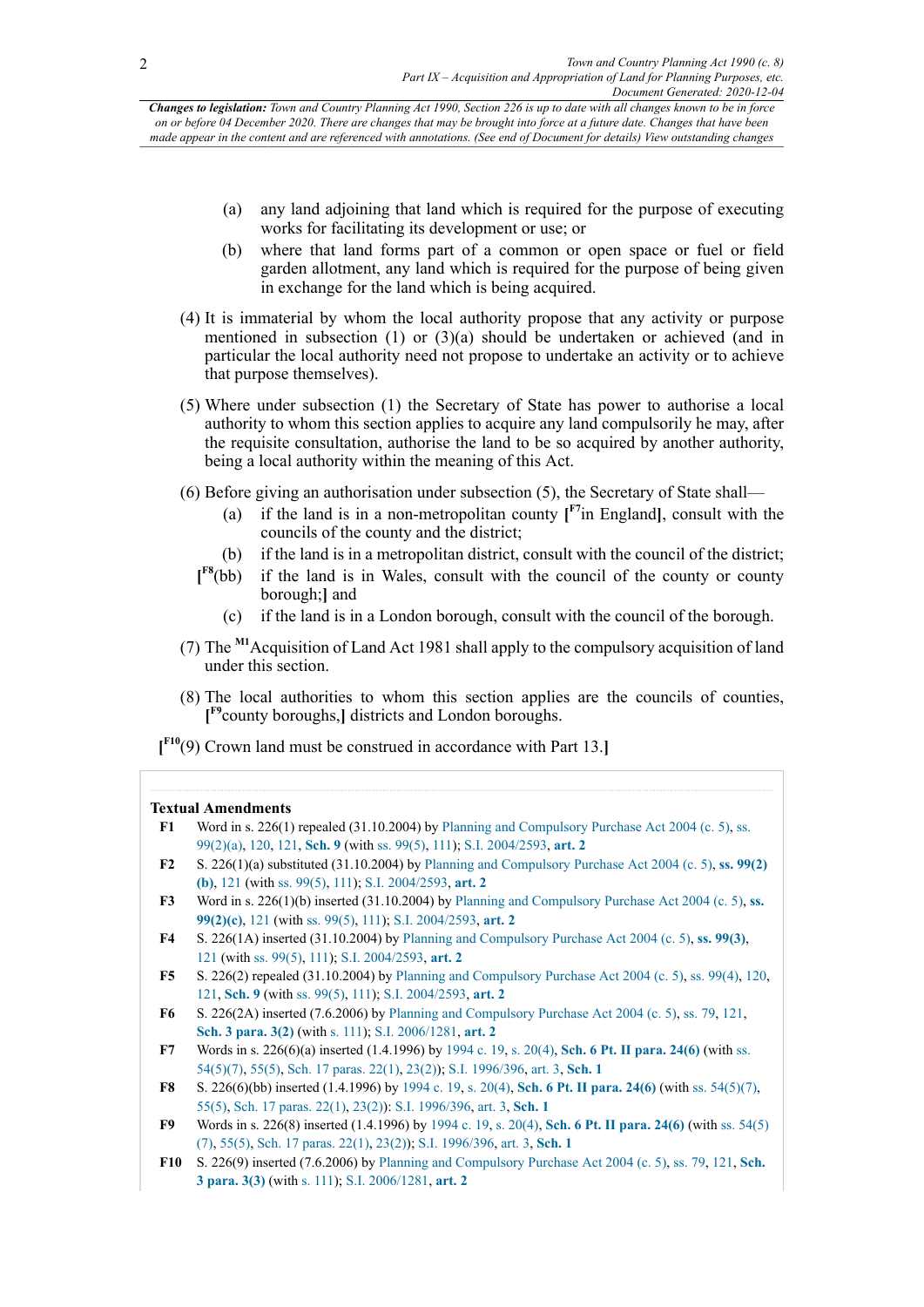Changes to legislation: Town and Country Planning Act 1990, Section 226 is up to date with all changes known to be in force on or before 04 December 2020. There are changes that may be brought into force at a future date. Changes that have been made appear in the content and are referenced with annotations. (See end of Document for details) View outstanding changes

#### **Modifications etc. (not altering text)**

- **C1** S. 226 functions made exercisable concurrently (23.12.2016) by [The Greater Manchester Combined](http://www.legislation.gov.uk/id/uksi/2016/1267) [Authority \(Functions and Amendment\) Order 2016 \(S.I. 2016/1267\)](http://www.legislation.gov.uk/id/uksi/2016/1267), [arts. 1\(2\)](http://www.legislation.gov.uk/id/uksi/2016/1267/article/1/2), **[6\(1\)\(a\)](http://www.legislation.gov.uk/id/uksi/2016/1267/article/6/1/a)**[\(2\),](http://www.legislation.gov.uk/id/uksi/2016/1267/article/6/2) [15\(1\)\(a\)\(ii\)](http://www.legislation.gov.uk/id/uksi/2016/1267/article/15/1/a/ii) (with [art. 7](http://www.legislation.gov.uk/id/uksi/2016/1267/article/7))
- **C2** S. 226 functions made exercisable concurrently (9.2.2017) by The West of England [Combined](http://www.legislation.gov.uk/id/uksi/2017/126) [Authority Order 2017 \(S.I. 2017/126\)](http://www.legislation.gov.uk/id/uksi/2017/126), [arts. 1\(3\)](http://www.legislation.gov.uk/id/uksi/2017/126/article/1/3), **[19\(1\)\(a\)](http://www.legislation.gov.uk/id/uksi/2017/126/article/19/1/a)**
- **C3** S. 226 functions made exercisable concurrently (17.3.2017) by [The Liverpool City Region Combined](http://www.legislation.gov.uk/id/uksi/2017/430) [Authority \(Functions and Amendment\) Order 2017 \(S.I. 2017/430\),](http://www.legislation.gov.uk/id/uksi/2017/430) [arts. 1\(2\),](http://www.legislation.gov.uk/id/uksi/2017/430/article/1/2) **[7\(1\)\(a\)](http://www.legislation.gov.uk/id/uksi/2017/430/article/7/1/a)**

#### **Marginal Citations**

<span id="page-2-0"></span>**[M1](#page-1-14)** [1981 c.67](http://www.legislation.gov.uk/id/ukpga/1981/67).